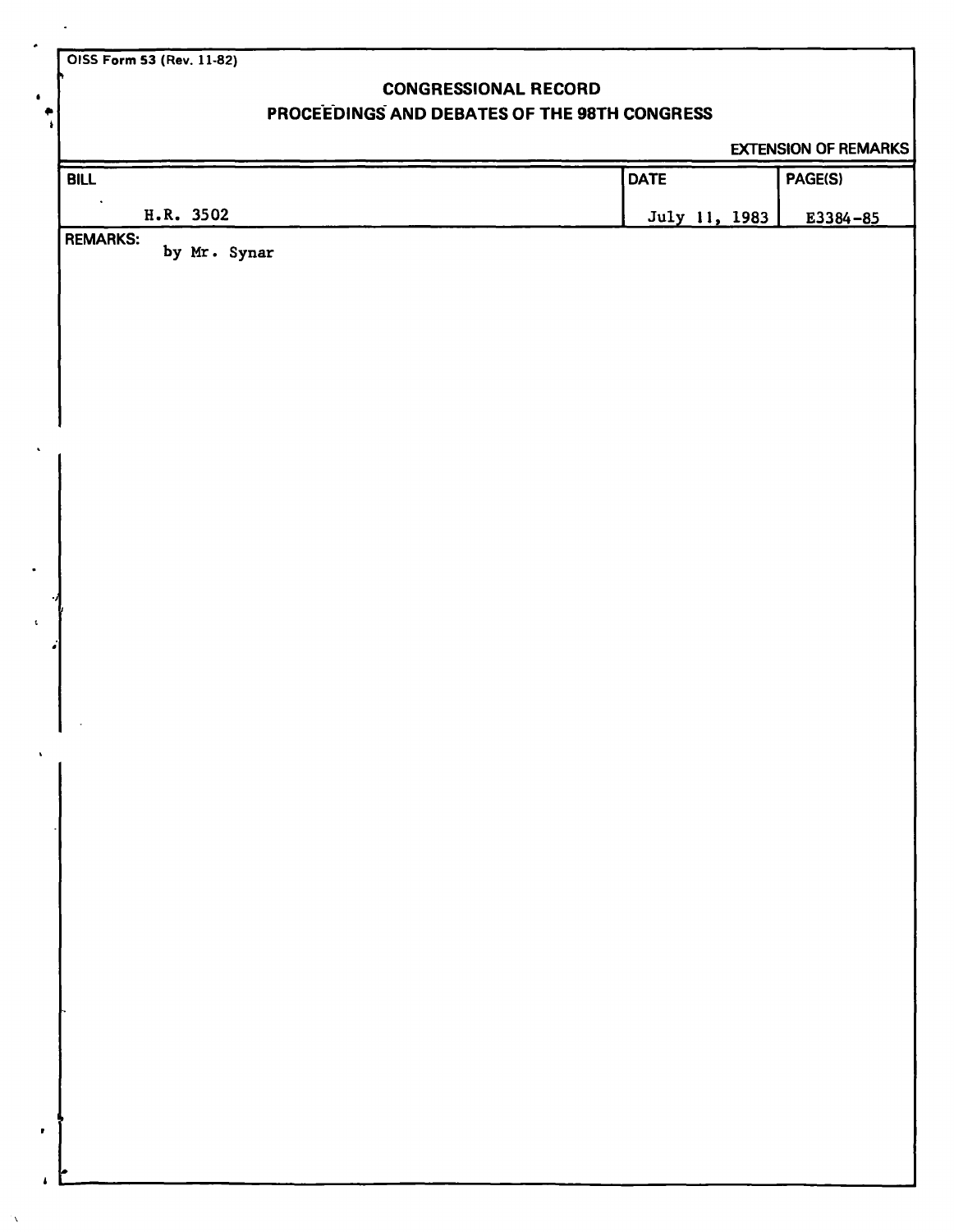H.R. 3502

## **HON. MIKE SYNAR**

OF OKLAHOMA IN THE **HOUSE** OF REPRESENTATIVES Monday, July 11,1983

@ Mr. SYNAR. Mr. Speaker, I recently introduced the Patent Term Restoration Act of 1983, and since then I have received numerous requests from colleagues and staff for copies of this legislation. To insure that all interested parties have an opportunity to review this legislation, I would appreciate that the text of H.R. **3502** be printed below.

The bill follows:

**XR.** 3502

A bill to amend the patent law to restore the term of the patent grant for the period of time that nonpatent regulatory requirements prevent the marketing of a patented product

\* Be **it** enacted by the Senate and Home of Representatives of the United States of America in Congress assembled, That this Act may be cited as the "Patent Term Restoration Act of 1983".

SEC. 2. (a) Title 35 of the United States Code **is** amended by adding the following new section immediately after section 154: "@ 165. Restoration **of** paten! term

" $(a)(1)$  Except as provided in paragraphs

**(3)** and (4). the term of a patent which en- compasses within its scope a product subject to regulatory review. or a method for using such a product or a method for producing such a product, shall be extended from the original expiration date of the patent by the amount of time equal to the regulatory review period if-

"(A) the owner of record of the patent gives notice to the Commissioner in compliance with the provisions of subsection (b)(l);

"(B) the product has been subjected to regulatory review pursuant to statute before its commercial marketing or use; and

"(C) the patent to be extended has not ex- pired prior to notice to the Commissioner under subsection (b)(l).

**"(4)** The rights derived **from** any claim of any patent extended under paragraph (1) shall be limited—

"(A) in the case of any patent, to the scope of such claim which relates to the product subject to regulatory review, and

"(B) in the case of a patent which encom-<br>passes within its scope a product-<br>"(i) which is subject to regulatory review"

under the Federal Food, Drug. and Cosmet-. ic Act. to the uses of the product which may be regulated by the chapter of such Act under which the regulatory review occurred. **a-**  0**r** 

"(ii) which is subject to regulatory review under any other statute, to the uses of the product which may be regulated by the statute under which the regulatory review **oc-** curred.

 $\frac{60}{3}$  In no event shall the term of any patent be extended for more than seven years'or shall more than one patent be ex-<br>tended for the same regulatory review period for the product.<br>"(4) The term of a patent which encom-

passes within its scope a method for producing a product may not be extended under this section if-

"(A) the owner of the record of such<br>natent is also the owner of record of another patent which encompasses within its scope the same product; and

"(B) such patent **on** such product has been extended under this section

"( $b(1)$ ) To obtain an extension of the term of a patent under subsection (a), the owner of record of the patent shall notify the Commissioner under oath, within ninety days after the termination of the regulatory review period for the product to which the patent relates, that the regulatory review period has ended. Such notification shall be in writing and shall-

"(A) identify the Federal statute under which regulatory review occurred or, if the regulatory review occurred under the Federal Food. **Drug,** and Cosmetic Act, the chapter of the Act under which the review occurred:

"(B) state the dates on which the regulatory review period commenced and ended;

"(C) identify the product for which regu- latory review **was** required;

"(D) state that the requirements of the statute under which the regulatory review referred to in subsection  $(a)(1)(B)$  occurred have been satisfied and commercial marketing or use of the product is not prohibited; and

"(E) identify the patent and any claim<br>thereof to which the extension is applicable and the length of time of the regulatory review period for which the term of such patent is to be extended and state that no other patent has been extended for the regulatory review period for the product.

"(2) Upon receipt of the notice required by paragraph (1). the Commissioner shall promptly publish in the Official Gazette of the Patent and Trademark Office the information contained in such notice. Unless the requirements of this section have not been<br>met, the Commissioner shall issue to the owner of record of the patent a certificate of extension. under seal, stating the fact and length of the extension and identifying the product and the statute under which regulatory review occurred and specifying any claim to which such extension is applicable. Such certificate shall be recorded in the official file of the patent so extended and shall be considered **as** part of the original patent.

"(c) As used in this section:

"(1) The term 'product' means any ma- chine, manufacture, or composition of

matter for whlch a patent may be obtalncd and includes the following:

"(A) Any new drug, antibiotic drug, new animal drug, device, food sdditive. or color additive subject to regulation under the Federal Food, Drug, and Cosmetic Act;

"(B) any human or veterinary biological product subject to regulation under section 351 of the Public Health Service Act or under the virus. serum, toxin, and analogous products provisions of the Act of Congress of March 4. 1913 (21 U.S.C. 151-158);

"(C) any pesticide subject to regulation under the Federnl Insecticide. Fungicide. and Rodenticide Act; and

"(D) any chemical substance or mixture subject to regulation under the Toxic Substances Control Act.

"(2) The term 'major health or environmenal effects test' means an experiment to determine or evaluate health or environmental effects which requires at least six months to conduct. not including any period for analysis or conclusions.

"(3) The term 'regulatory review period'<br>means-<br>"(A) with respect to a product which is a

food additive, color additive, new animal drug, veterinary biological product, device, new drug, antibiotic drug, or human biological product, a period commencing on the earliest of the date the patentee, his assign-<br>ee. or his licensee-

"(i) initiates a major health or environmental effects test on such product, the data from which are submitted in an application or petition with respect to such product under the Federal Food. Drug, and Cosmetic Act, the Public Health Service Act, or the Act of Congress of March 4. 1913. .

"(ii) claims an exemption for investigation or requests authority to prepare an experimental product with respect to such product<br>under such statutes, or

(iii) submits an application or petition with respect ot such product under such statutes.

and ending on the date such application or petition with respect to such product is ap proved or licensed under such statutes or, if<br>objections are filed to such approval or license, ending on the date such objections are resolved and commercial marketing is permitted or. if commercial marketing is initially permitted and later revoked pending further proceedings **ss** a result of such objections. ending on the date such proceedings are finally resolved and commercial marketing is permitted;

"(B) with respect to a product which is a pesticide, a period commencing on the earliest of the date the patentee, his assignee or his licensee-

"(i) initiates a major health or environmental effects test on such pesticide, the data from which are submitted in a request<br>for registration of such pesticide under secfor registration of the Federal Insecticide, Fungicide,

and Rodenticide Act,<br>"(ii) requests the grant of an experimental use permit for such pesticide under section<br>5 of such Act, or

"(iii) submits an application for registration of such pesticide pursuant to section 3 of such Act.

and ending on the date such pesticide is first registered under section 3 of such Act.

either conditionally or fully; and<br>"(C) with respect to a product which is a chemical substance or mixture for which notification is required under section 5(a) of the Toxic Substances Control Act-

"(i) which is subject to a rule requiring testing under section  $4(a)$  of such Act, a period commencing on the date the patentee, his assignee, or his licensee has initiated